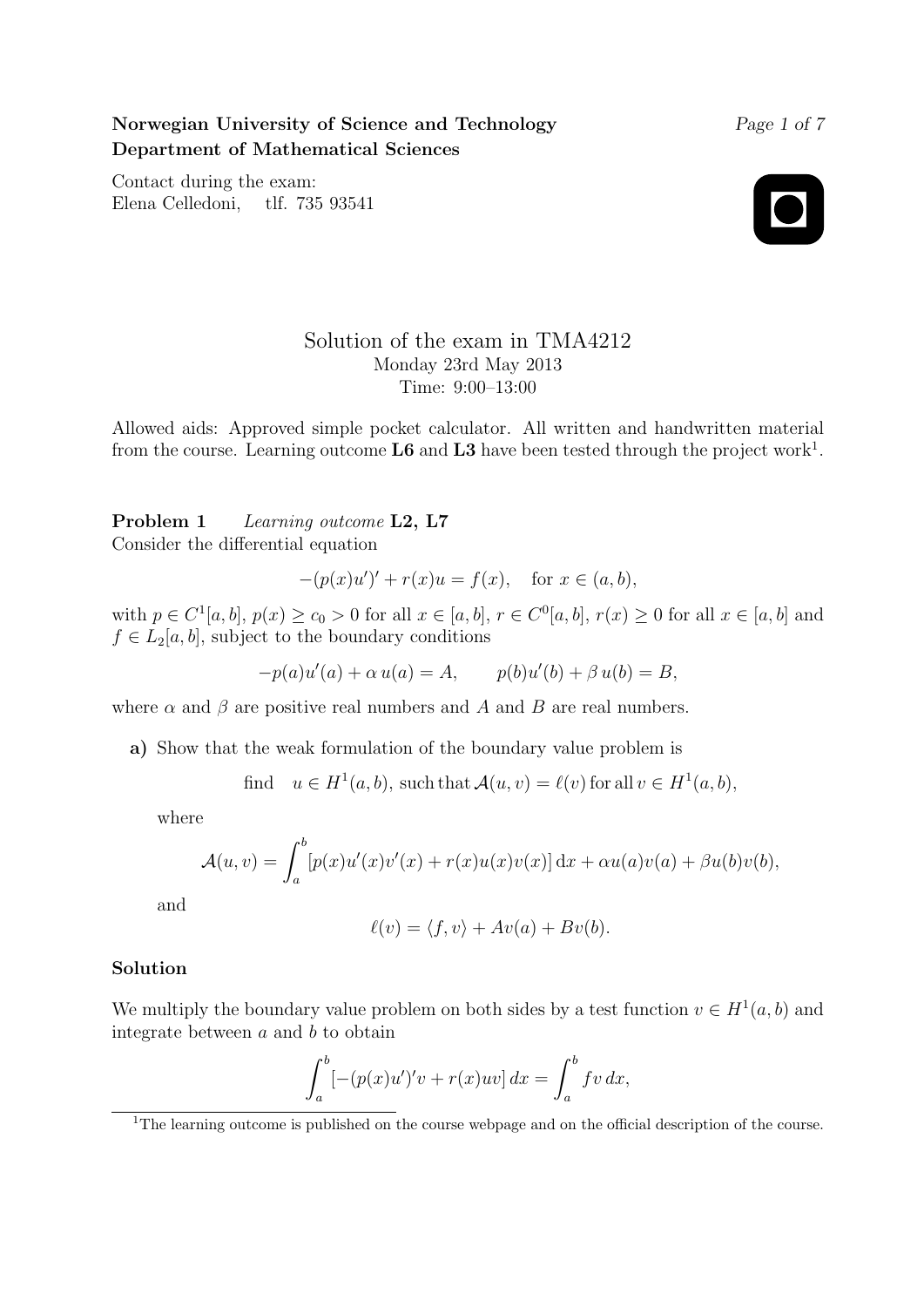and integrating by parts we get

$$
(-pu')v|_a^b - \int_a^b [-(p(x)u')v' - r(x)uv] dx = \int_a^b fv dx,
$$
  

$$
\int_a^b [(p(x)u')v' + r(x)uv] dx + [p(a)u'(a)v(a) - p(b)u'(b)v(b)] = \int_a^b fv dx,
$$

using the boundary conditions and rearranging the terms we get

$$
\int_{a}^{b} [(p(x)u')v' + r(x)uv] dx + \alpha u(a)v(a) + \beta u(b)v(b) = \int_{a}^{b} fv dx + Av(a) + Bv(b),
$$

leading to the proposed definition of  $\mathcal{A}(u, v)$  (left hand side) and  $\ell(v)$  (right hand side).

b) Construct a finite element approximation of the boundary value problem based on this weak formulation using piecewise linear finite element basis functions on the subdivision

$$
a = x_0 < x_1 < \dots < x_{n-1} < x_n = b
$$

on the interval  $[a, b]$ . Show that the finite element method gives rise to a set of  $n+1$  simultaneous linear equations with  $n+1$  unknowns  $u_i = u^h(x_i)$ ,  $i = 0, 1, \ldots, n$ . Show that this linear system has a unique solution. Comment on the structure of the matrix  $M \in \mathbf{R}^{(n+1)\times(n+1)}$  of the linear system: Is M symmetric? Is M positive deinite? Is M tridiagonal? Explain your answers.

# Solution

We consider  $n + 1$  piecewise linear basis functions  $\phi_0, \ldots, \phi_n$  such that  $\phi_j(x_j) = 1, j =$  $0, \ldots, n$ :

$$
\phi_j(x) = \begin{cases} \frac{x - x_{j-1}}{h}, & x \in [x_{j-1}, x_j), \\ \frac{x_{j+1} - x}{h}, & x \in [x_j, x_{j+1}], \\ 0 & \text{otherwise}, \end{cases} \qquad j = 1, \dots, n-1
$$

and

$$
\phi_0 = \begin{cases} \frac{x_1 - x}{h}, & x \in [x_0, x_1), \\ 0 & \text{otherwise,} \end{cases} \qquad \phi_n = \begin{cases} \frac{x - x_{n-1}}{h}, & x \in [x_{n-1}, x_n], \\ 0 & \text{otherwise.} \end{cases}
$$

The finite element space is defined by

$$
S_h := \{ w_h \in H^1 \mid w_h = \sum_{j=0}^n w_j \phi_j \},
$$

and the Galerkin method is

Find 
$$
u_h \in S_h
$$
 s.t.  $\mathcal{A}(u_h, v_h) = \ell(v_h), \quad \forall v_h \in S_h$ .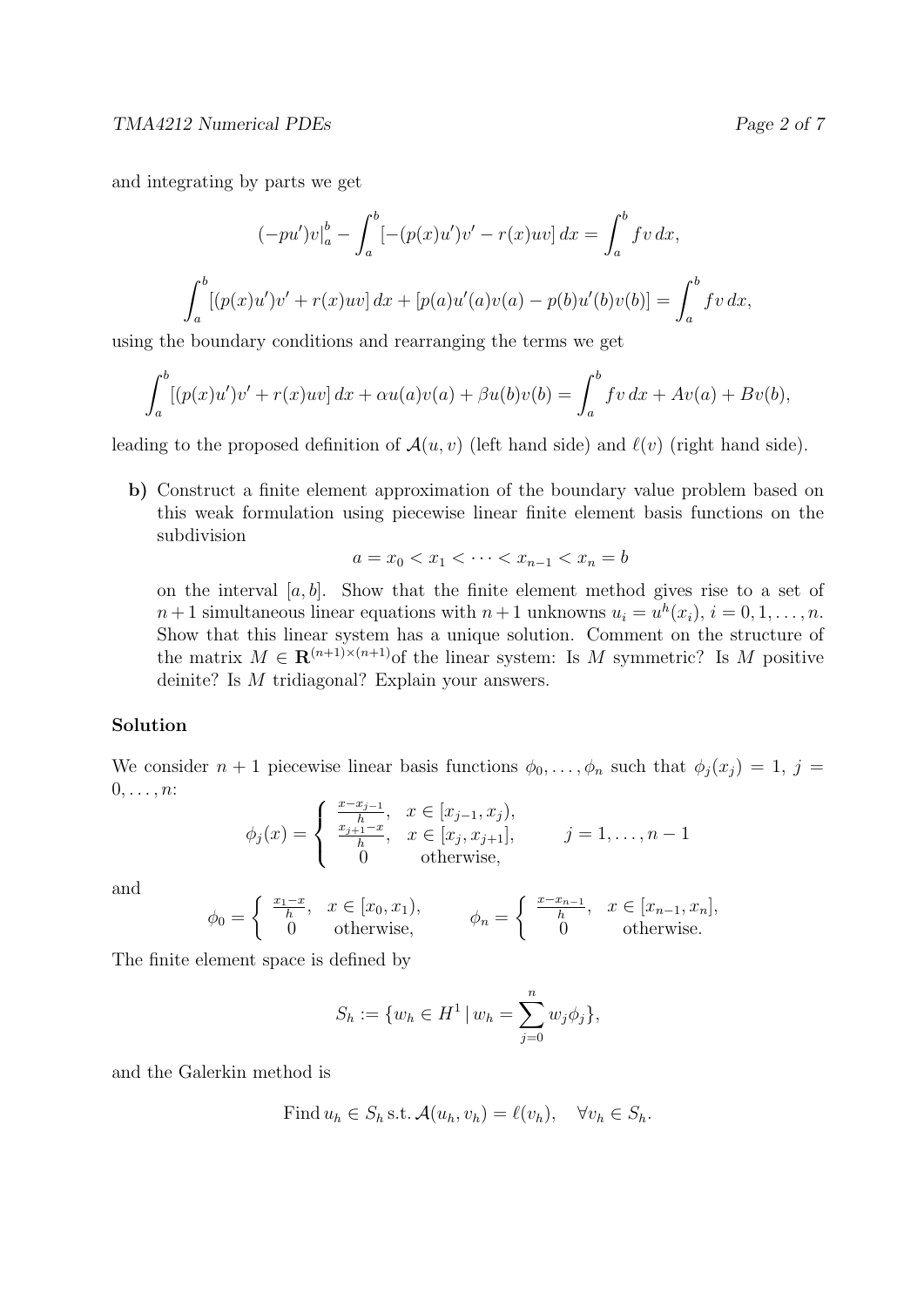Therefore  $u_h$  can be written as  $u_h = \sum_{j=0}^n u_j \phi_j$ , and noticing that it is necessary and sufficient to impose

$$
\mathcal{A}(u_h, \phi_i) = \ell(\phi_i), \quad i = 0, \dots, n
$$

to determine  $u_h$ , using the bilinearity of A and the linearity of  $\ell$  we get

$$
\sum_{j=0}^{n} \mathcal{A}(\phi_j, \phi_i) u_j = \ell(\phi_i), \quad i = 0, \dots, n
$$

and letting

$$
M_{i,j} := \mathcal{A}(\phi_j, \phi_i), \quad b_i := \ell(\phi_i),
$$

we get the linear system

 $M\mathbf{u} = \mathbf{b}$ ,

with M the finite element matrix  $(n + 1) \times (n + 1)$ .

M is symmetric because

$$
M_{i,j} = \mathcal{A}(\phi_j, \phi_i) = \mathcal{A}(\phi_i, \phi_j) = M_{j,i}.
$$

M is positive definite, in fact consider the vector  $\mathbf{v} \in \mathbb{R}^{n+1}$  and  $\mathbf{v} \neq 0$  then

$$
\mathbf{v}^T M \mathbf{v} = \sum_i \sum_j v_i M_{i,j} v_i = \sum_i \sum_j v_i \mathcal{A}(\phi_j, \phi_i) v_i
$$

and using the bilinearity of the map we get

$$
\mathbf{v}^T M \mathbf{v} = \mathcal{A}(v, v),
$$

where  $v = \sum_{j=0}^{n} v_j \phi_j \in H^1$ . Further we have

$$
\mathbf{v}^T M \mathbf{v} = \mathcal{A}(v, v) \ge \int_a^b p v' v' dx > c_0 \int_a^b (v')^2 dx + \alpha v(a)^2 + \beta v(b)^2,
$$

and since  $v \neq 0$  (almost everywhere) and  $v \in H^1$ , and  $\int_a^x v'(x) dx = v(x) - v(a)$  then v' is not zero (almost everywhere) unless  $v(x) = v(a) \neq 0$  for almost every x so either

$$
\int_a^b (v')^2 dx > 0,
$$

or  $v(x) = v(a)$  almost everywhere in [a, b] and

$$
\alpha v(a)^2 > 0,
$$

we can conclude that

 $\mathbf{v}^TM\mathbf{v}>0$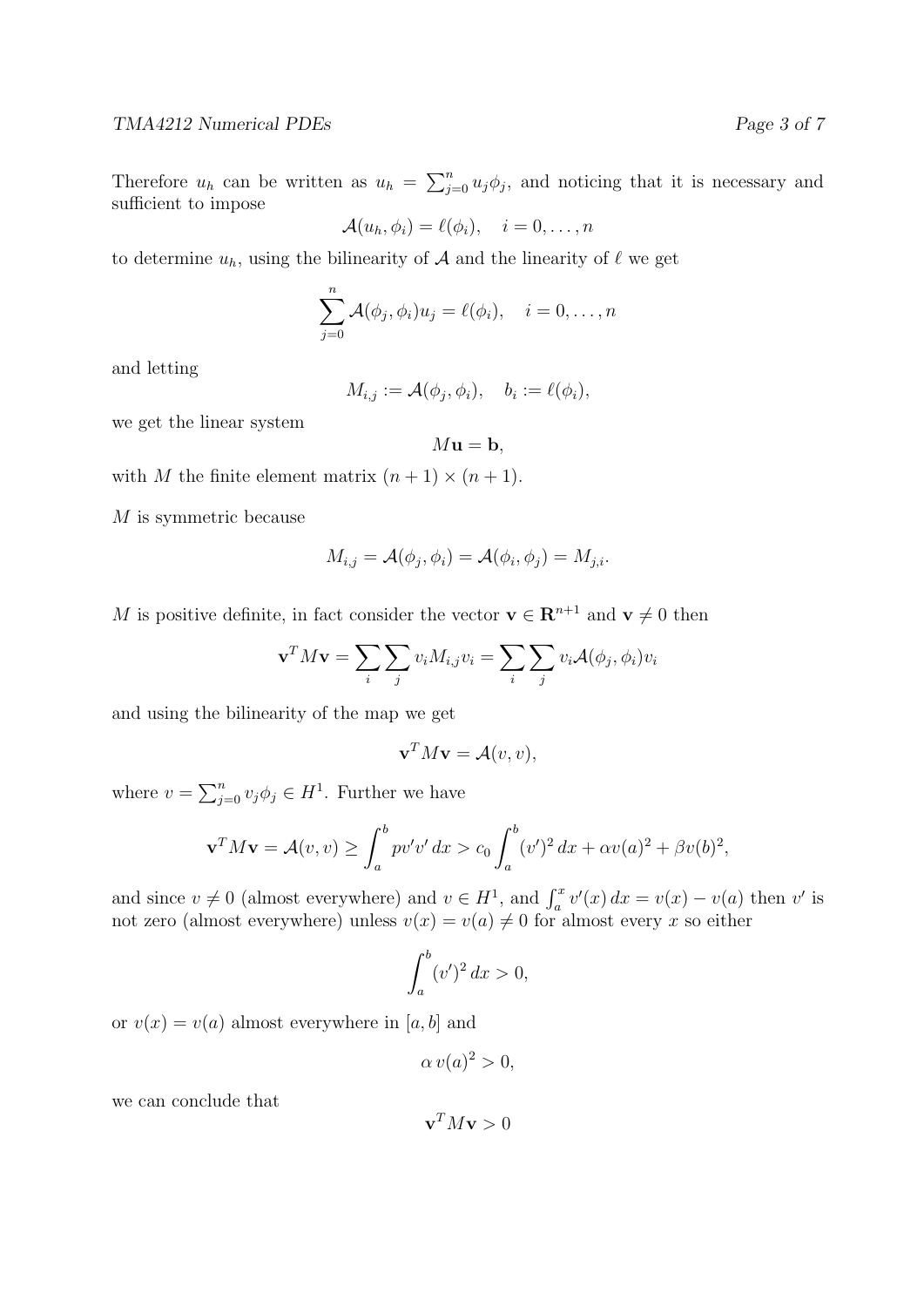and M is positive definite.

To understand if  $M$  is tridiagonal we must consider the entries

$$
M_{i,j} = \mathcal{A}(\phi_j, \phi_i), \quad |i - j| > 1,
$$

the result follows after showing that  $\phi_i$  or  $\phi_j$  are not simultaneously different from zero in any of the subintervals  $[x_l, x_{l+1}]$  for all l when  $|i - j| > 1$ , and the same is true for their derivatives.

Problem 2 Learning outcome L5, L7

Consider Laplace equation in 2D on a square domain  $\Omega = [0, 1] \times [0, 1]$ ,

 $u_{xx} + u_{yy} = 0,$ 

with Dirichlet boundary conditions,

$$
u = g, \quad \text{on } \partial \Omega.
$$

Use the 5-points formula to discretize the equation on the grid  $h = \frac{1}{M+1}$ ,  $x_i = ih$ ,  $i =$  $1, \ldots, M$ , and  $y_j = j h$ ,  $j = 1, \ldots, M$  and obtain a linear system of algebraic equations

 $A$ **u** = **b**,

where  $\bf{u}$  is a vector whose components are the numerical approximations of  $\bf{u}$  on the grid of the discretization  $u_{i,j} \approx u(x_i, y_j)$ , ordered as follows:

$$
\mathbf{u} := [u_{1,1}, u_{2,1}, \dots, u_{M,1}, u_{1,2}, \dots, u_{M,2}, \dots, u_{1,M}, \dots, u_{M,M}]^T.
$$

Consider the use of the conjugate gradient method to solve this linear system.

Recall the following formula for the eigenvalues of the discrete Laplacian:

$$
\mu_{j,l} = \frac{2}{h^2} (\cos(\pi jh) - 1) + \frac{2}{h^2} (\cos(\pi l h) - 1), \quad j = 1, ..., M, l = 1, ..., M.
$$

a) Write out A explicitly. Show that  $-A$  is a positive definite matrix whose eigenvalues lie in an interval  $[a, b]$  with  $\sqrt{\frac{a}{b}}$  approximately  $\frac{\pi h}{2}$ .

#### Solution

A is a  $M^2 \times M^2$  with M blocks B  $M \times M$  along the diagonal each of which is of the form

$$
B = \frac{1}{h^2} \left[ \begin{array}{cccc} -4 & 1 & & & \\ 1 & -4 & 1 & & \\ & \ddots & \ddots & \ddots & \\ & & \ddots & \ddots & 1 \\ & & & 1 & -4 \end{array} \right]
$$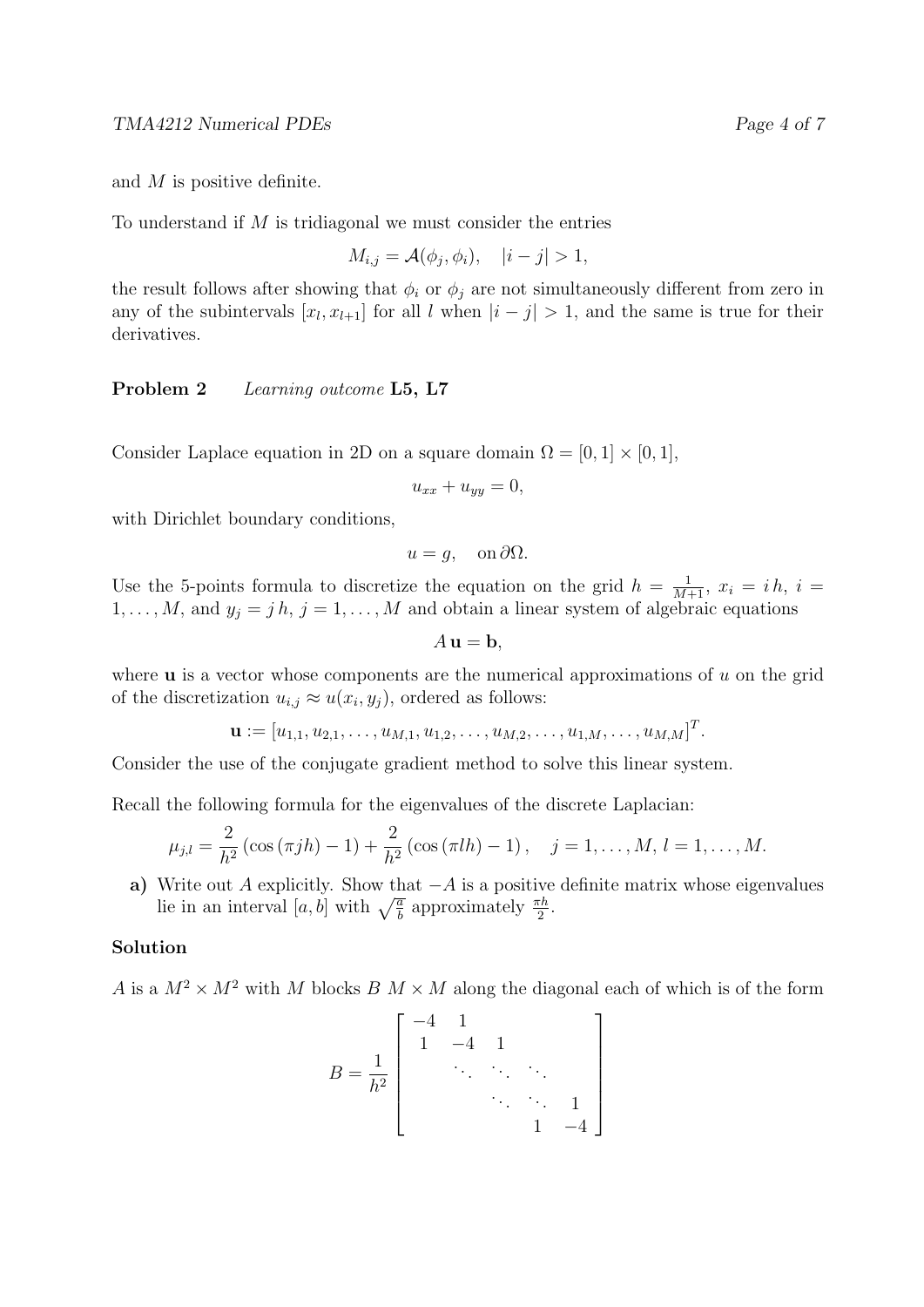along the sub and super diagonal there are  $M-1$ ,  $M \times M$  identity blocks scaled with  $\frac{1}{h^2}$ . The eigenvalues of  $-A$  are  $-\mu_{j,l}$  one finds

$$
\min_{j,l}(-\mu_{j,l}) = \frac{4}{h^2}(1 - \cos(\pi h)) = a \approx \frac{4}{h^2}\frac{\pi^2 h^2}{2} = 2\pi^2,
$$
  

$$
\min_{j,l}(-\mu_{j,l}) = \max_{j} \frac{4}{h^2}(1 - \cos(\pi jh)) = \max_{j} \frac{8}{h^2}\sin(\pi/2jh)^2 = \frac{8}{h^2}\sin(\pi/2Mh)^2 = b \approx \frac{8}{h^2},
$$
  
and  

$$
\sqrt{\frac{a}{b}} \approx \frac{\pi h}{2}.
$$

b) Assume you are given an arbitrary initial guess  $x_0$ . Use the Theorem for the convergence of the conjugate gradient method to estimate the number of iterations K necessary to obtain a relative error below the tolerance  $\varepsilon$ , that is

$$
\frac{\|e_K\|_A}{\|e_0\|_A} \le \varepsilon.
$$

Recall that for a vector v,

$$
\|\mathbf{v}\|_A := \sqrt{\mathbf{v}^T A \mathbf{v}}.
$$

Find an estimate for K assuming  $M + 1 = 100$  and  $\varepsilon = 10^{-7}$ .

## Solution

We use the theorem about the convergence of the conjugate gradient method in chapter 14.5 in the book by Strikwerda and we have

$$
\frac{\|e_K\|_A}{\|e_0\|_A} \le 2 \frac{(\sqrt{b} - \sqrt{a})^K}{(\sqrt{b} + \sqrt{a})^K} = 2 \frac{(1 - \sqrt{\frac{a}{b}})^K}{(1 + \sqrt{\frac{a}{b}})^K} = 2 \frac{(1 - \frac{\pi h}{2})^K}{(1 + \frac{\pi h}{2})^K}
$$

and to find  $K$  we impose the condition

$$
2\frac{(1-\frac{\pi h}{2})^K}{(1+\frac{\pi h}{2})^K} = \varepsilon.
$$

Taking logarithms we get

$$
K = \frac{\log \frac{\varepsilon}{2}}{(\log(1 - \frac{\pi h}{2}) - \log(1 + \frac{\pi h}{2}))}.
$$

Inserting the prescribed values for  $\varepsilon$  and  $M+1$  we obtain the estimate

$$
K=536.
$$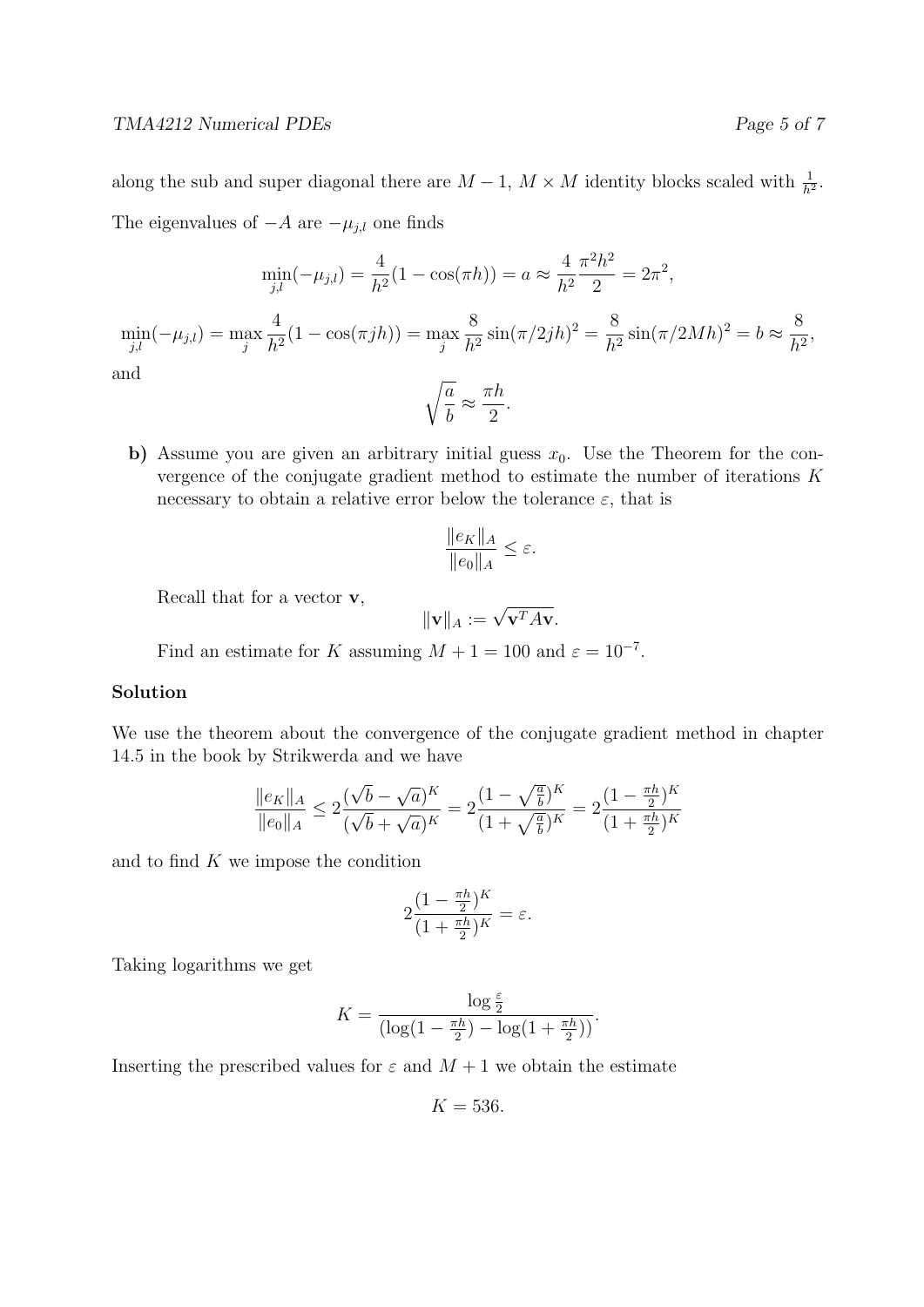Problem 3 Learning outcome L1, L4, L7 Consider the linear PDE

$$
u_t + u_{xxx} = 0
$$
,  $u(-\infty, t) = u(\infty, t) = 0$ ,  $x \in \mathbb{R}$ ,  $t \ge 0$ .

Consider the interval  $[-L, L]$  with  $L > 0$  sufficiently large, consider the grid  $x_m = -L + hm$ ,  $h = 2L/M$ ,  $m = 0, \ldots, M$ . Discretise with central finite differences in space and the Backward Euler method in time (backward differences in time), let  $u(x_0, t) = u(x_M, t) = 0$ .

Use the following central differences approximation of the third derivative

$$
u_{xxx}|_{(x_m,t)} = \frac{u(x_{m+3},t) - 3u(x_{m+1},t) + 3u(x_{m-1},t) - u(x_{m-3},t)}{8h^3} + \mathcal{O}(h^2).
$$

Show that the obtained method is Von Neumann stable.

#### Solution

Using central differences in space and backward Euler in time we obtain

$$
U_m^{n+1} = U_m^n + \frac{k}{8h^3} \left( U_{m-3}^{n+1} - 3U_{m-1}^{n+1} + 3U_{m+1}^{n+1} - U_{m+3}^{n+1} \right),
$$

leading to

$$
U_m^{n+1} + \frac{k}{8h^3} \left( -U_{m-3}^{n+1} + 3U_{m-1}^{n+1} - 3U_{m+1}^{n+1} + U_{m+3}^{n+1} \right) = U_m^n,
$$

by assuming  $U_m^n = \xi^n e^{i\beta x_m}$ , and  $i =$  $\overline{-1}$ , and substituting in the method we obtain

$$
\xi = \frac{1}{1 + i\alpha},
$$

with

$$
\alpha = \frac{k}{8h^3} (\sin(3\beta h) - 3\sin(\beta h)).
$$

Finally we obtain

$$
\xi^* \xi = |\xi|^2 = \frac{1}{1 + i\alpha} \frac{1}{1 - i\alpha} = \frac{1}{1 + \alpha^2} \le 1,
$$

implying Von Neumann stability.

Problem 4 Learning outcome L1, L4, L7 Let r and  $\alpha$  be positive real numbers. Show that if  $[w_1, \ldots, w_M]^T$  satisfies

$$
-rw_{m-1} + (1+2r+\alpha)w_m - rw_{m+1} = v_m, \quad 1 \le m \le M-1, \quad w_0 = w_M = 0,
$$

then

$$
\max_{0 \le m \le M} |w_m| \le \max_{1 \le m \le M-1} |v_m|.
$$